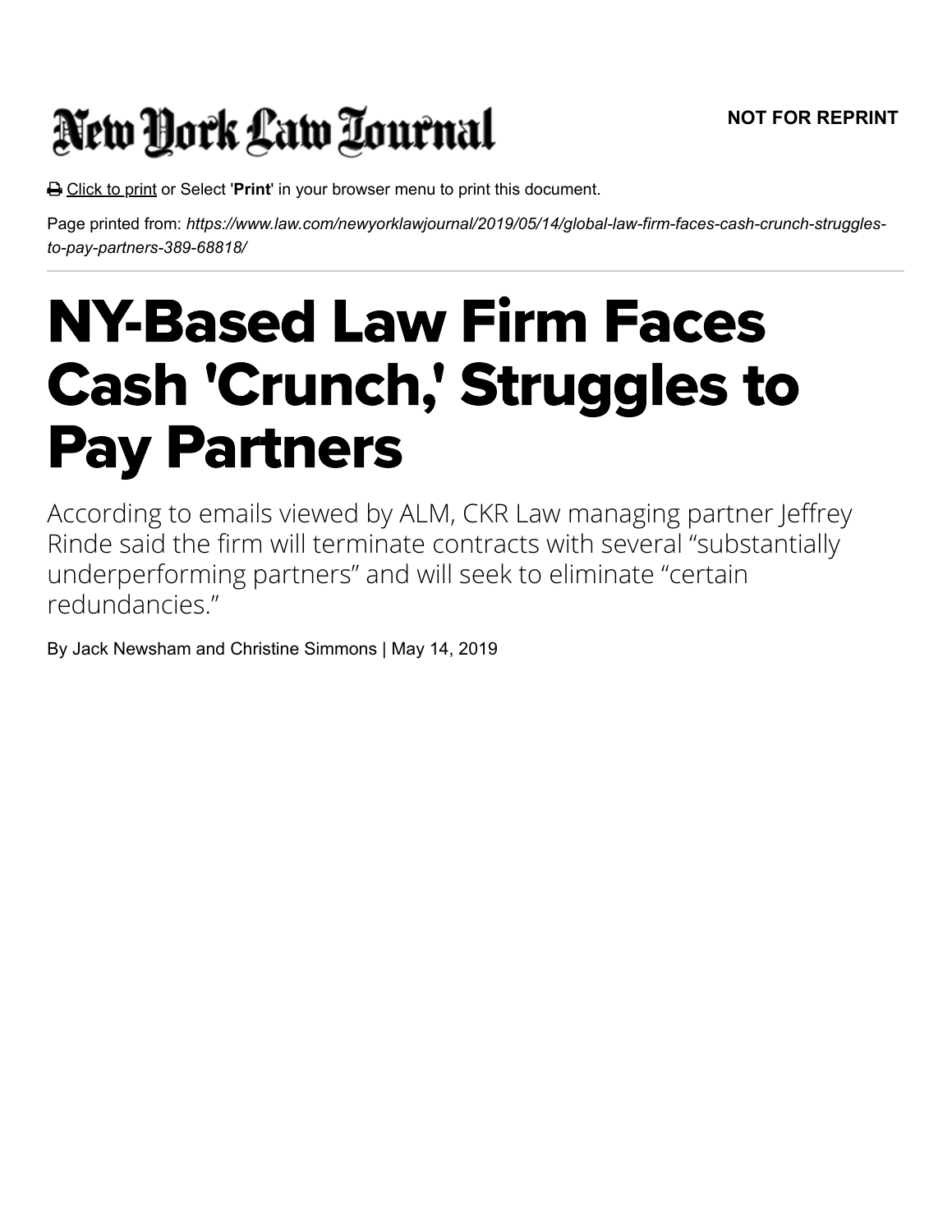

**[\(https://images.law.com/contrib/content/uploads/sites/292/2019/05/CKR-](https://images.law.com/contrib/content/uploads/sites/292/2019/05/CKR-Law-Article-201905141951.jpg)Law-Article-201905141951.jpg)** *Screenshot of CKR Law website.*

CKR Law, a New York-based law firm that boasts of a "global presence," has experienced a "cash flow crunch" this year and has struggled to pay its partners, according to sources and internal firm emails.

The law firm, led by former Blank Rome partner Jeffrey Rinde, has grown at a rapid clip since its founding in 2014. Its website lists more than 200 lawyers across nearly 50 locations, specializing in "complex, international and cross-border transactions, disputes and legal challenges."

Now the firm's growth strategy is being questioned. Two sources close to the firm said many partners haven't been given their regular draws for at least the past two months. According to emails viewed by ALM, Rinde said this month the firm will terminate contracts with several "substantially underperforming partners" and the firm will seek to eliminate "certain redundancies."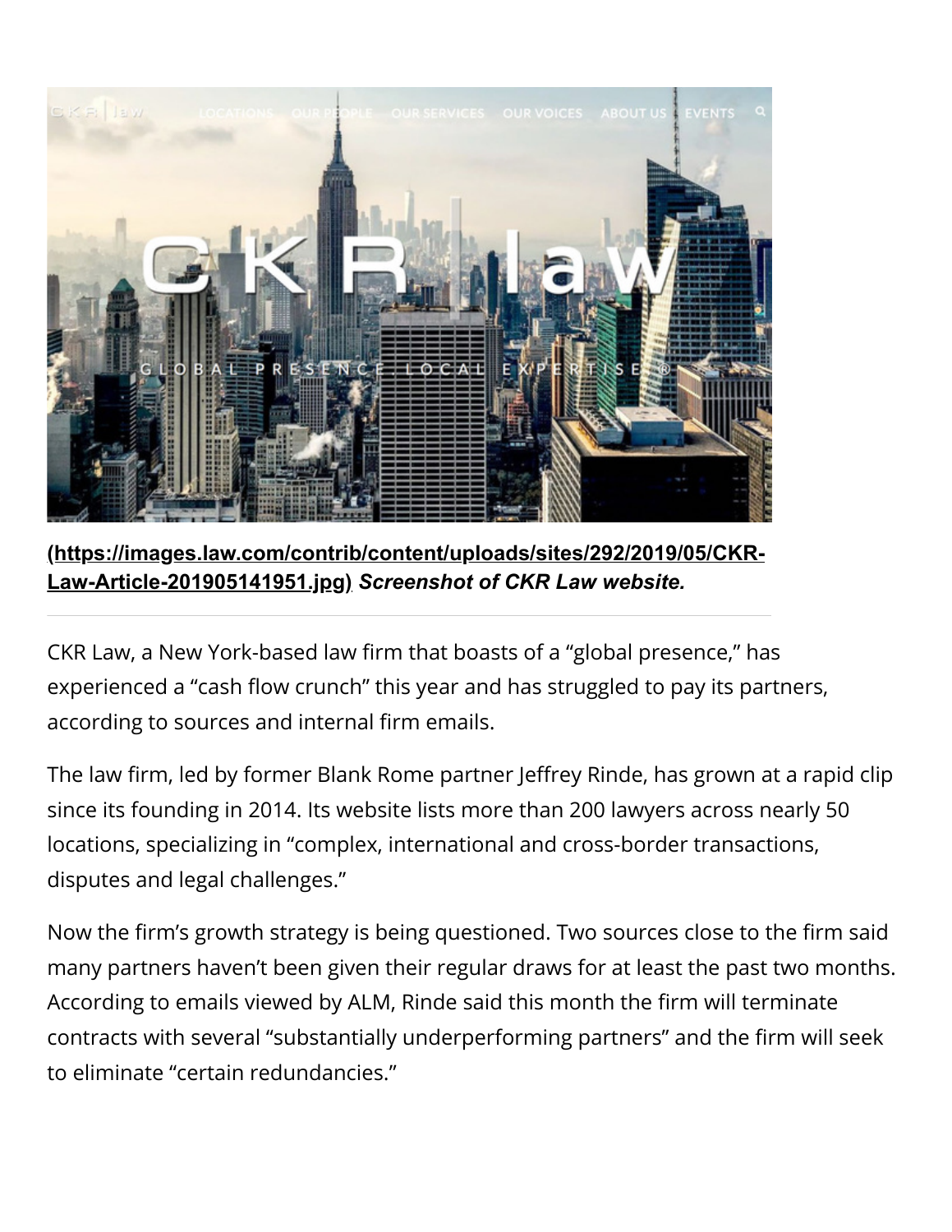According to the emails, Rinde, the managing partner, has told partners on several occasions this year that transfers from an unspecified overseas account required to make partner draws had been held up. Rinde's emails in February and March blamed logistical issues at the bank for causing the hold-up, but he promised the issues would be resolved soon.

"There have been repeated promises where everyone is going to get paid," said a source close to the firm, adding, "whatever he said he was doing to fix it, it never happened."

In the same time period this year, the firm faced litigation by former partners and a lawsuit from its Manhattan landlord, seeking \$200,000 for March rent and fees related to its office space at 1330 Avenue of the Americas, according to court documents.

In April, Michael James Maloney, a partner on the firm's executive committee, said in an email that the firm was going through a "cash flow crunch," but that its "overall strategy is sound."

In emails in the last month, the firm's management began blaming some partners for the financial crunch. In a May 10 email viewed by ALM, Rinde said only partial payments would be paid May 15 and June 15, prioritized to certain partners. He wrote that certain practices "did not meet financial commitments previously made to the firm," and said some partners failed to collect "hundreds of thousands of dollars" in bills that could have been used to pay lawyers.

He also said "substantially underperforming" partners will be let go, and the firm will be eliminating "certain redundancies and making adjustments to other fixed expenses."



**[\(https://images.law.com/cont](https://images.law.com/contrib/content/uploads/sites/292/2019/05/Jeffrey-Rinde-Vert-201905141951.jpg)**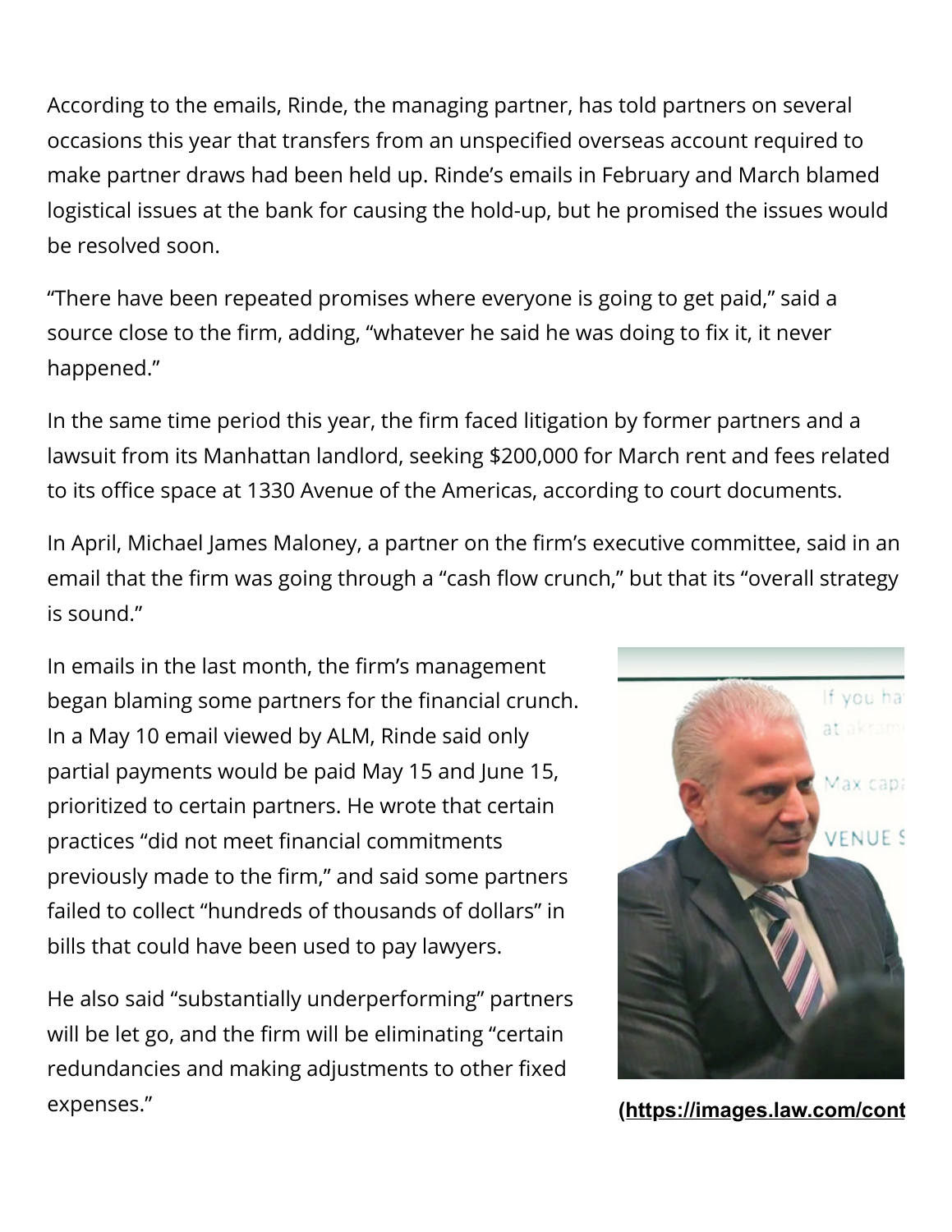CKR was revising agreements with a few practices that did not meet financial commitments, and "based on those discussions, we expect that the primary cause for the cash flow crunch has been resolved," Rinde's May 10 internal email said.

**Rinde-Vert-[201905141951.jpg\)](https://images.law.com/contrib/content/uploads/sites/292/2019/05/Jeffrey-Rinde-Vert-201905141951.jpg)** *Jeffrey Rinde, managing partner, CKR Law.*

In an emailed statement to ALM on Monday that was also addressed to Rinde, Maloney acknowledged "personnel changes" but said he was confident the firm would have a successful future.

"The firm does intend on making some personnel changes in response to poor timekeeping, billing practices and performance by some attorneys and also certain operational and strategic matters that required attention earlier this year. We believe that changes of this nature are not unusual given the significant growth of CKR in 2017 and 2018," Maloney said, adding, "We are pleased with the firm's overall performance, including the more recent attorney hires and the addition of a CFO."

"We are confident in achieving success this year and beyond," Maloney said. He did not respond to a follow-up email seeking comment on partner payments this year.

Not everyone at the firm voiced worries about the payment issues. One partner reached by ALM said he didn't have any concerns about its finances.

According to its website, CKR is "a global platform of law firms and other entities working in strategic association or cooperation with" CKR Law, a California limited liability partnership with Rinde and other key lawyers in New York. Many of the attorneys in the dozens of overseas offices it lists online also have profiles on foreign law firm websites, some of which mention CKR and some of which don't.

Rinde himself has strong practice ties in China. On the firm's website, he describes his past role as chief representative of Blank Rome's Shanghai office, overseeing the firm's Asia-based client matters, before CKR's inception in 2014.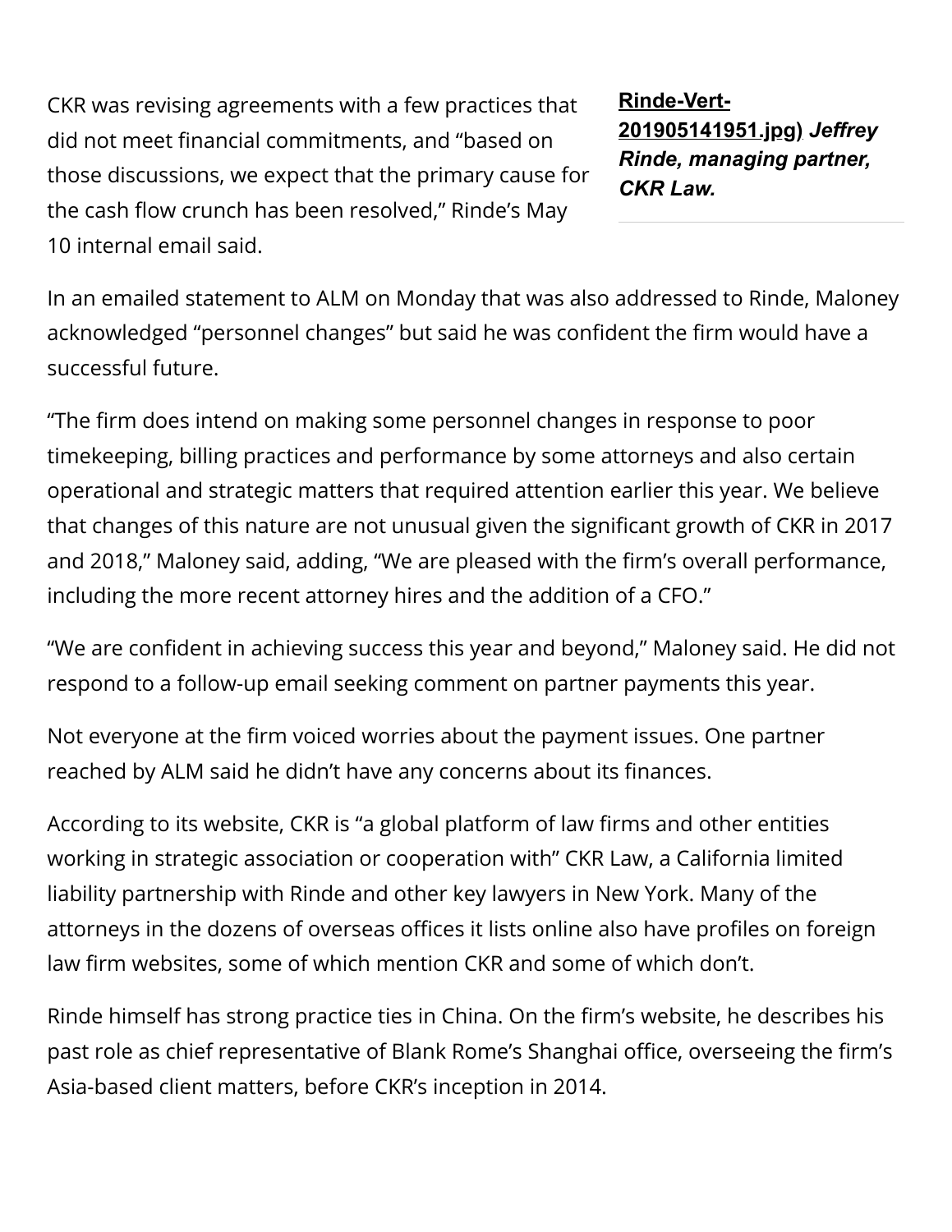The firm's initials refer to its original founding partners, Mark Crone, Scott Kline and Rinde. But neither Crone nor Kline is currently affiliated with the firm. Rinde sued Crone in 2016, accusing him of failing to pay nearly a half-million dollars in debt and trying to take over a consulting firm they co-owned called CKR Global Advisors. Crone, who declined to comment, filed for bankruptcy in 2017 and litigation between the two continued until late last year.

Meanwhile, CKR is currently litigating with some lawyers formerly affiliated with the firm over pay and shares of client legal fees.

[In a California state court suit \(https://www.documentcloud.org/documents/6002460-](https://www.documentcloud.org/documents/6002460-Tobi-v-CKR-Law-complaint.html) Tobi-v-CKR-Law-complaint.html) filed in December against CKR and Rinde, former partner Yael Tobi said she joined CKR as a nonequity partner in 2017 and was abruptly fired in 2018, something she learned from a lawyer who called her offices. She said Rinde ignored her communications for months and claimed she was owed more than \$250,000, partly in minimum monthly payments of \$20,000 that weren't made and partly in the form of 70 percent of the fees she said she was owed from work she originated.

In New York, attorneys Julie Steamer and Bruce Hart have sought to make CKR mediate a dispute over legal fees and moving fees. Their suit, filed in Manhattan Supreme Court [last month, describes \(https://www.documentcloud.org/documents/6002496-Steamer](https://www.documentcloud.org/documents/6002496-Steamer-affidavit.html)affidavit.html) a fraud-tainted effort to induce them into the firm's equity partnership. They said they were "duped" into signing an agreement that had no provision for them to get paid, after having negotiated a different deal, and moved out of the firm's office shortly after they moved in.

"My clients allege very serious misconduct," Steven Altman, a lawyer for Steamer and Hart, told ALM. "We tried to resolve the matter gentlemanly, in mediation, but CKR refused. They apparently care not about airing their dirty laundry in public."